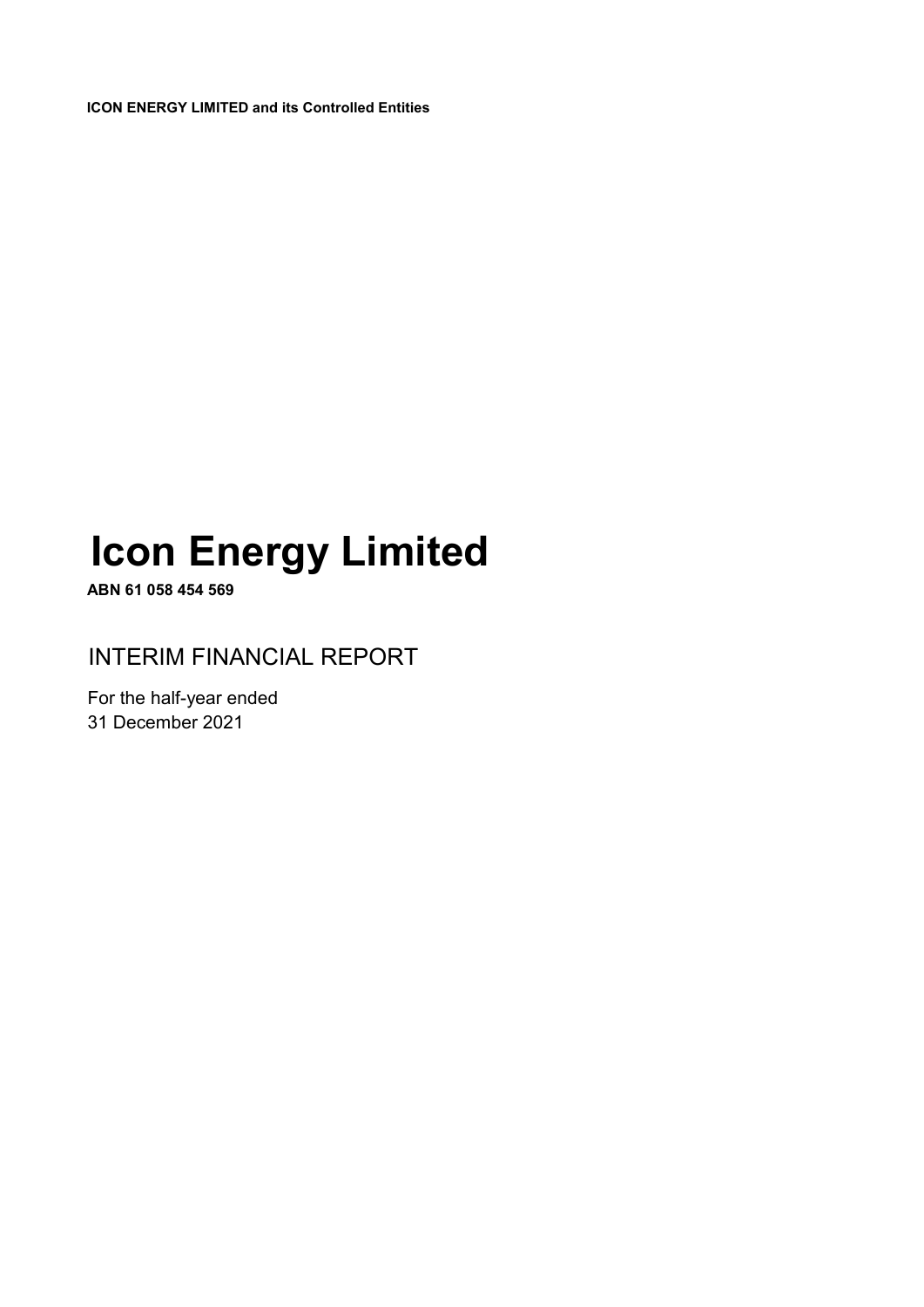**ICON ENERGY LIMITED and its Controlled Entities**

## **Icon Energy Limited ABN 61 058 454 569**

## INTERIM FINANCIAL REPORT

## **Table of Contents**

| Directors' Report                                                                   | 3  |
|-------------------------------------------------------------------------------------|----|
| Lead Auditor's Independence Declaration                                             | 8  |
| Condensed Consolidated Interim Statement of Profit or Loss and Comprehensive Income | 9  |
| Condensed Consolidated Interim Statement of Financial Position                      | 10 |
| Condensed Consolidated Interim Statement of Changes in Equity                       | 11 |
| Condensed Consolidated Interim Statement of Cash Flows                              | 12 |
| Notes to the Condensed Consolidated Interim Financial Statements                    | 13 |
| Directors' Declaration                                                              | 17 |
| Independent Auditor's Review Report                                                 | 18 |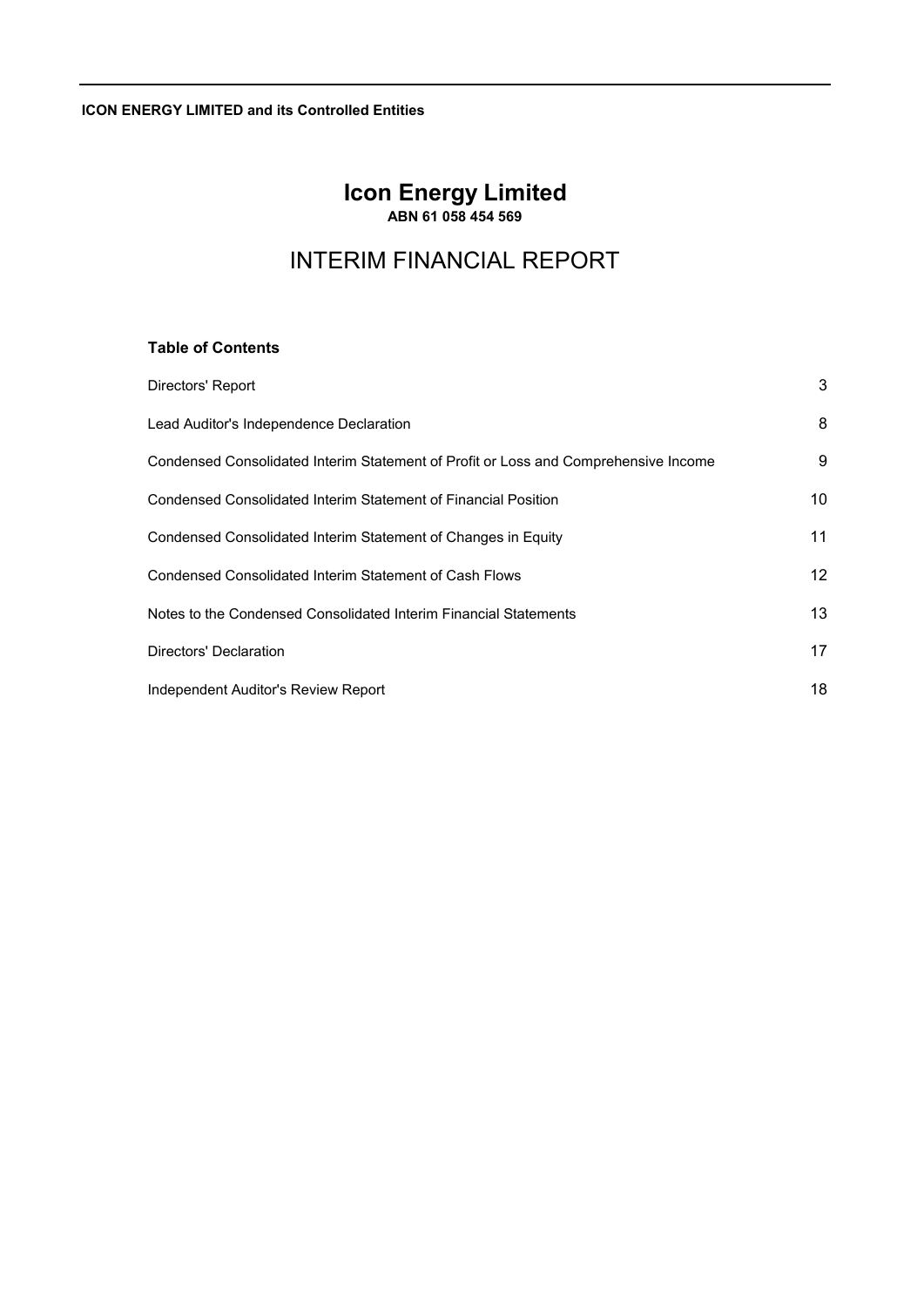## **Directors' Report**

The Directors of Icon Energy Limited ("*Icon Energy"* or "the *Company"*) present their report together with the financial statements of the Company and its controlled entities ("*the Group"* or "*the Consolidated Entity"*) for the half-year ended 31 December 2021 and the Independent Auditor's Review Report thereon.

## **Principal Activities**

The principal activities of Icon Energy during the year included the exploration, appraisal and development of oil and gas properties. There were no significant changes in the nature of these activities during the half year.

## **Directors**

The Directors of the Company who held office during or since the end of the half-year are set out below:

| <b>Name</b>                   | <b>Position</b>        | <b>First Appointed</b>    |
|-------------------------------|------------------------|---------------------------|
| <b>Stephen Michael Barry</b>  | Non-executive Chairman | Director since 05/01/1993 |
| Dr Keith Hilless AM           | Non-executive Director | Director since 03/04/2009 |
| <b>Raymond Swinburn James</b> | Non-executive Director | Director since 01/02/1993 |

## **Dividends Paid or Recommended**

The Directors recommend that no dividend be paid by the Company. No dividends have been declared or paid by the Company since the end of the previous financial year (30 June 2021: \$NIL).

## **Results**

The loss of the Group for the half-year after providing for income tax amounted to \$737,821 (31 December 2020 - loss of \$3,688,492).

The cash balance as at 31 December 2021 was \$1,465,325 million (30 June 2021: \$1,581,687).

During the half year 60,000,000 ordinary shares were issued under a Placement resulting in an additional \$600,000 of capital.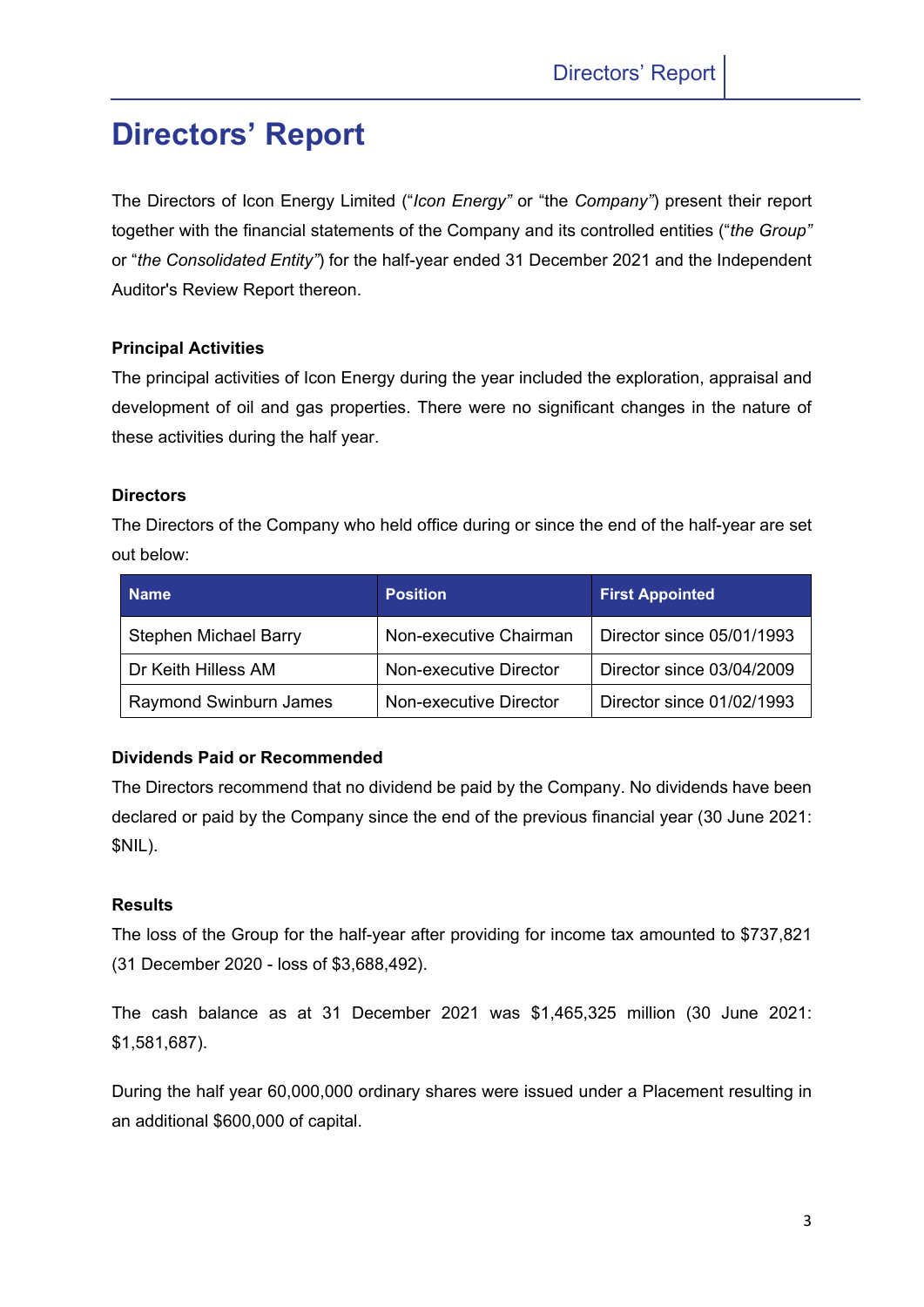## **Review of Operations**

Icon has continued to evaluate its exploration tenements during the half-year ended 31 December 2021 with particular focus on ATP 855.

## **Queensland – Petroleum Exploration – Cooper Basin – ATP 855**

Icon has 100% interest in and is Operator of ATP 855 located in the Nappamerri Trough, Cooper Basin, which contains a very large, unconventional, basin-centred gas resource. The permit is covered by eight (8) Potential Commercial Areas (*PCAs*) (Map 1), which are for a period of 15 years and are designed to enable Icon to retain the entire interest in, and ultimately develop, the gas discovery.



Operations over the reporting period were on a care and maintenance basis.

Discussions with potential investors are continuing despite the difficulties. Over the past year the difficulties to negotiate with potential investors arose due to:

- an unfavourable investment climate for oil and gas operations in Australia;
- inability to conduct face to face meetings and inspections due to lockouts and travelling restrictions;
- attempts to phase out hydrocarbons in favour of renewable energy options which is still a long way away.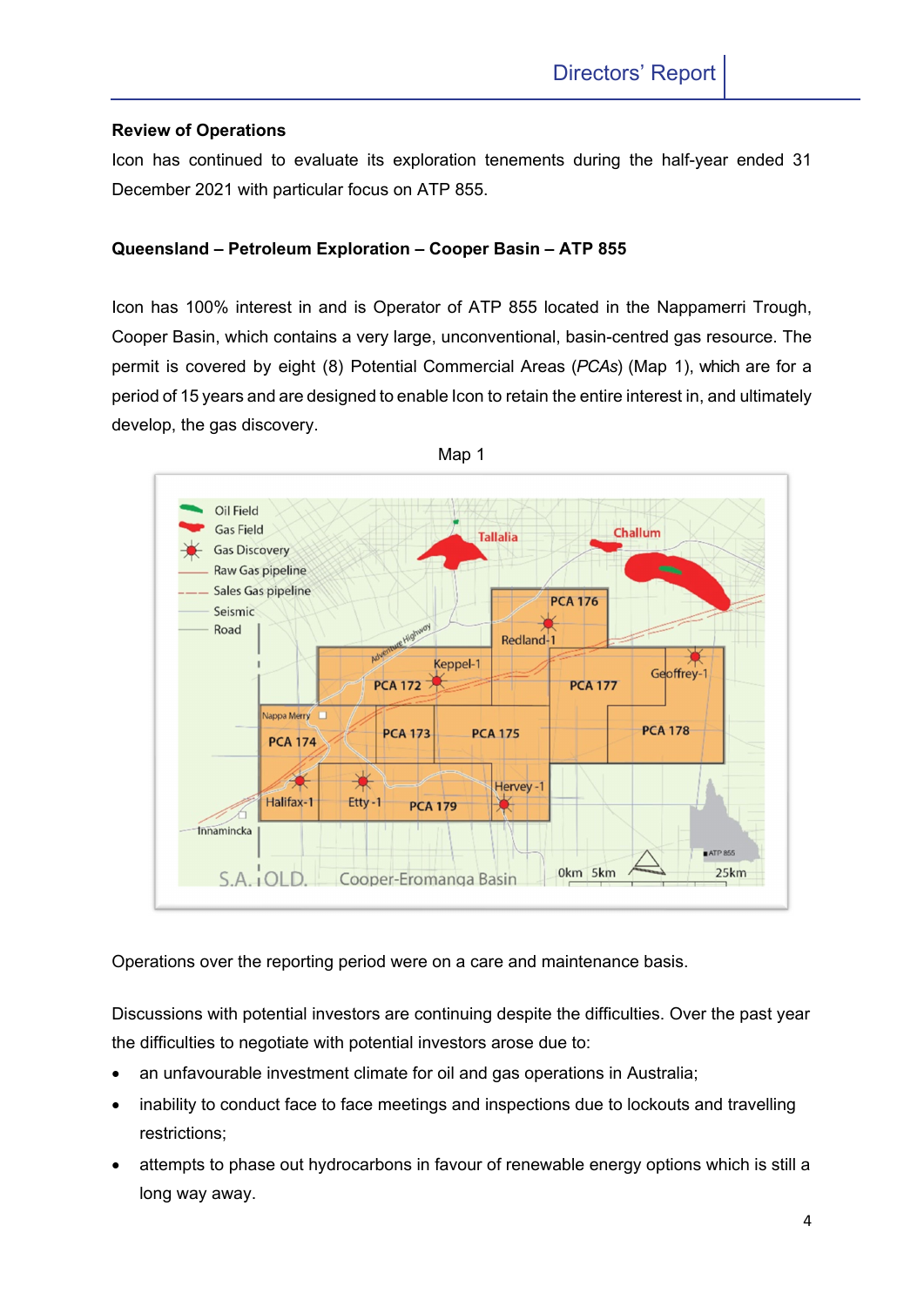Icon signed several confidentiality agreements to facilitate the discussions with potential investors and will report when a suitable partner is found. Timing is the issue. 2021 has seen a slowdown in investment in the petroleum sector but is showing promise for 2022.

Hydrocarbons are indispensable in our lives now and in the future. Oil and gas products are used in the manufacture of medicines, plastics, foods, lubricants and numerous other petrochemical products. Current sources are finite and should be preserved and not used as a fuel for heating and transport. In ATP 855, Icon has focused on gas production and identified several eastern states markets where ATP 855 gas, once on production, could be sold.

There is also a growing shortage of food grade carbon dioxide in Australia.

It is Icon's aim to be carbon neutral in all our operations including future production.

## **Queensland - Petroleum Exploration – Cooper/Eromanga Basin – ATP 594**

ATP 594 is located on the eastern flank of the Cooper-Eromanga Basin, approximately 140 km west of Quilpie. Icon is the Operator of ATP 594 and has a 100% working interest in the tenement.

After further review of the seismic program conducted in the tenement Icon has not been able to attract a new partner. The tenement expired in April 2021. In these circumstances Icon determined that it is appropriate to not renew the tenement, hence it is in the process of being relinquished.

## **Victoria – Petroleum Exploration – Gippsland Basin - PEP 170, 172 and 173**

PEP 170 (permit granted), and PEP 172 and 173 (grants pending), remained subject to a moratorium on onshore exploration until 30 June 2021 and a permanent ban on unconventional drilling activity.

The Victorian Government advised Icon that the *Resources Legislation Amendment (Fracking Ban) Act* 2017 that came into effect on 16 March 2017 will remain. All future drilling operations in Victoria will be for conventional drilling targets only.

Icon determined not to incur any significant expenditure pursuing approval of a work program based on conventional drilling and a total ban on fracking as announced on 1 December 2021.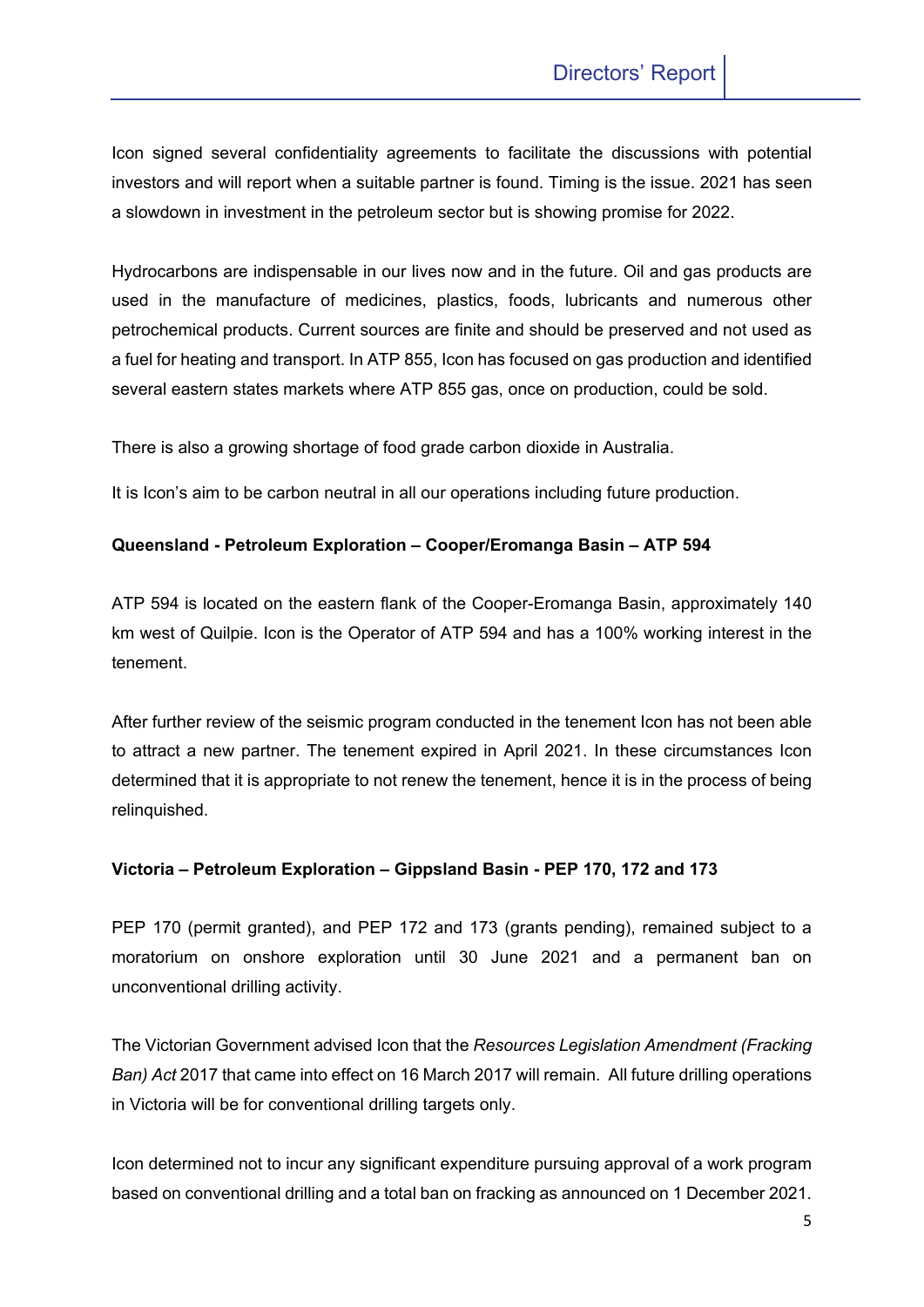Icon determined to apply to surrender PEP 170 and not pursue the grants offered for PEP 172 and 173.

Icon is the Operator of PEP 170 and currently has 100% working interest in the tenement.

## **South Australia – Petroleum Exploration – Cooper/Eromanga Basin – PRL's 35, 37, 38, 41, 43, 44, 45, 49**

PRLs 35, 37, 38, 41, 43, 44, 45, 49 (ex PEL 218) have been reduced in size by 50% under the SA relinquishment clauses of the retention Leases but still covers a total area of 857 km². Icon only has an interest of 33% in post-Permian section of the tenement and the area drilled by Wakefield No 1 has been retained as a promising oil area.

No operations took place in the reported period, and none have been proposed by the Joint Venture for the coming year.

| Permit / Area          | <b>Tenement Area</b>                                              | <b>Permit Interest</b> | <b>Operator</b>          | <b>Prospect Type</b>                      |
|------------------------|-------------------------------------------------------------------|------------------------|--------------------------|-------------------------------------------|
|                        | Cooper - Eromanga Basin, Eastern Flank                            |                        |                          |                                           |
| ATP 594*               | 1,230 $km^2$                                                      | 100%                   | Icon Energy              | Oil                                       |
|                        | Cooper - Eromanga Basin, Nappamerri Trough                        |                        |                          |                                           |
| <b>ATP 855</b>         | 1,679 $km^2$                                                      | 100%                   | Icon Energy              | Shale Gas,<br><b>Basin Centred</b><br>Gas |
| PRLs**                 | $857$ km <sup>2</sup>                                             | 33.33%                 | Beach Energy             | Oil                                       |
| <b>Gippsland Basin</b> |                                                                   |                        |                          |                                           |
| PEP 170***             | 804 $km2$                                                         | 100%                   | Icon Energy              | Oil<br>Gas                                |
| PEP 172****            | 1,312 $km2$                                                       | 100%                   | Icon Energy              | Gas                                       |
| PEP 173****            | 1,220 $km^2$                                                      | 100%                   | Icon Energy              | Gas                                       |
|                        | * ATP 594 expired on 16 April 2021 and is in the process of being |                        | *** Will be relinguished |                                           |

## **Icon Energy Tenements**

\* **ATP 594 expired on 16 April 2021 and is in the process of being relinquished**

\*\*\*\* Permit grant not to be pursued

\*\* PRLs 35, 37, 38, 41, 43, 44, 45, 48 and 49 South Australia. Formerly PEL 218 (Post Permian Section)

*Table showing all Icon Energy's tenements*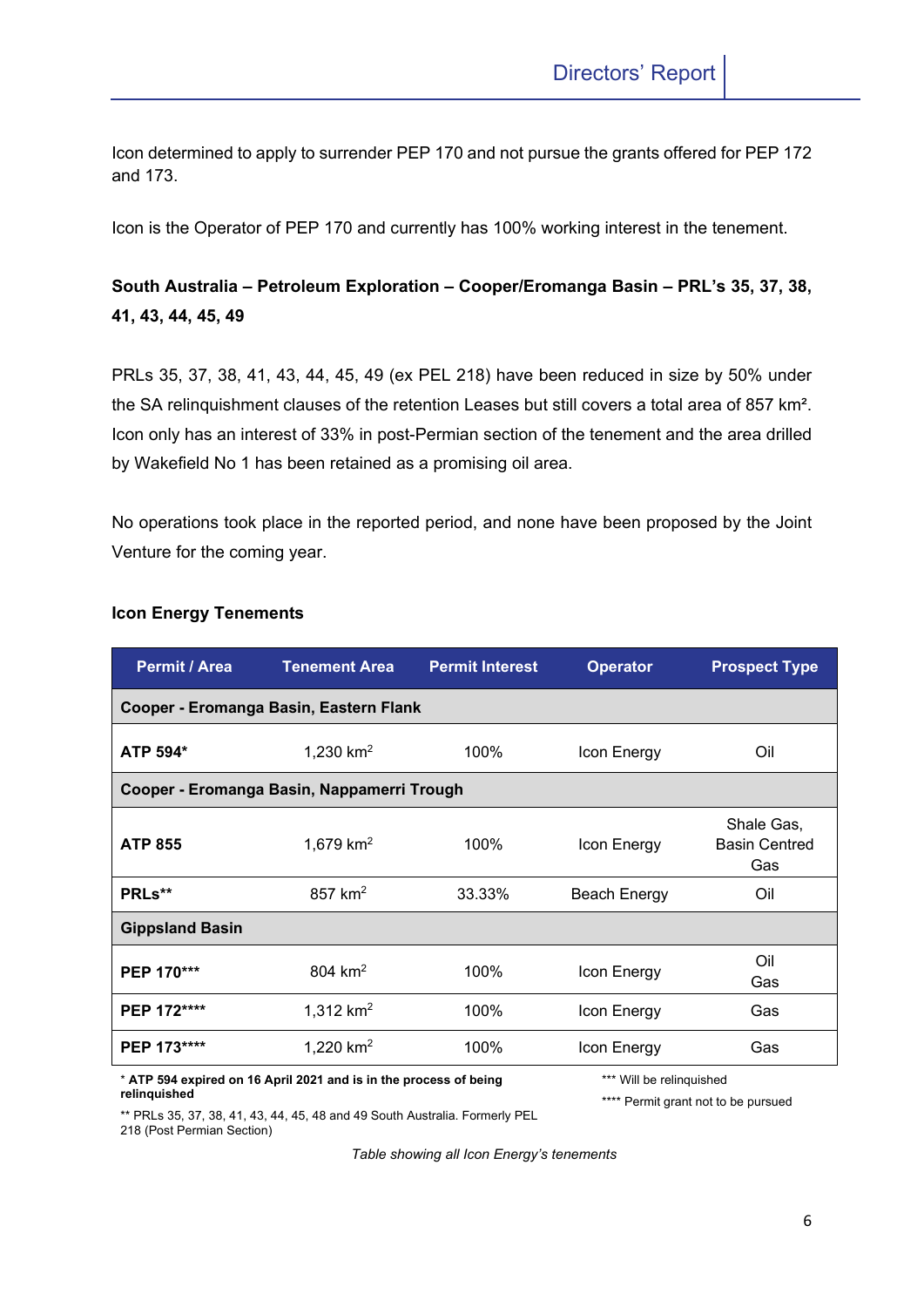## **Subsequent Events**

In February 2022, a letter was signed to renew the current office lease for a further term of one year.

The Company made a Rights Issue Offer as announced on 29 November 2021 with the closing date of 5 January 2022 and received valid acceptances to issue 97,150,302 ordinary shares at an issue price of \$0.01 per share raising \$971,503.02 together with one free attaching Bonus Option for every one new share issued. Bonus Options are listed and can be exercised at \$0.05 on or before 12 September 2022.

No other matters or circumstances have arisen since the end of the reporting period, which significantly affected or may significantly affect the operations of the Group, the results of those operations, or the state of affairs of the Group in future financial years.

## *Auditor's Declaration*

The lead Auditor's Independence Declaration under Section 307C of the *Corporations Act 2001* is set out on page 9 for the half-year ended 31 December 2021 and forms part of the Directors' Report for the half-year ended 31 December 2021.

This report is signed in accordance with a resolution of the Board of Directors made pursuant to s 306(3) of the *Corporations Act 2001*.

Alfames.

R S James **Director** 

10 March 2022 Varsity Lakes, Queensland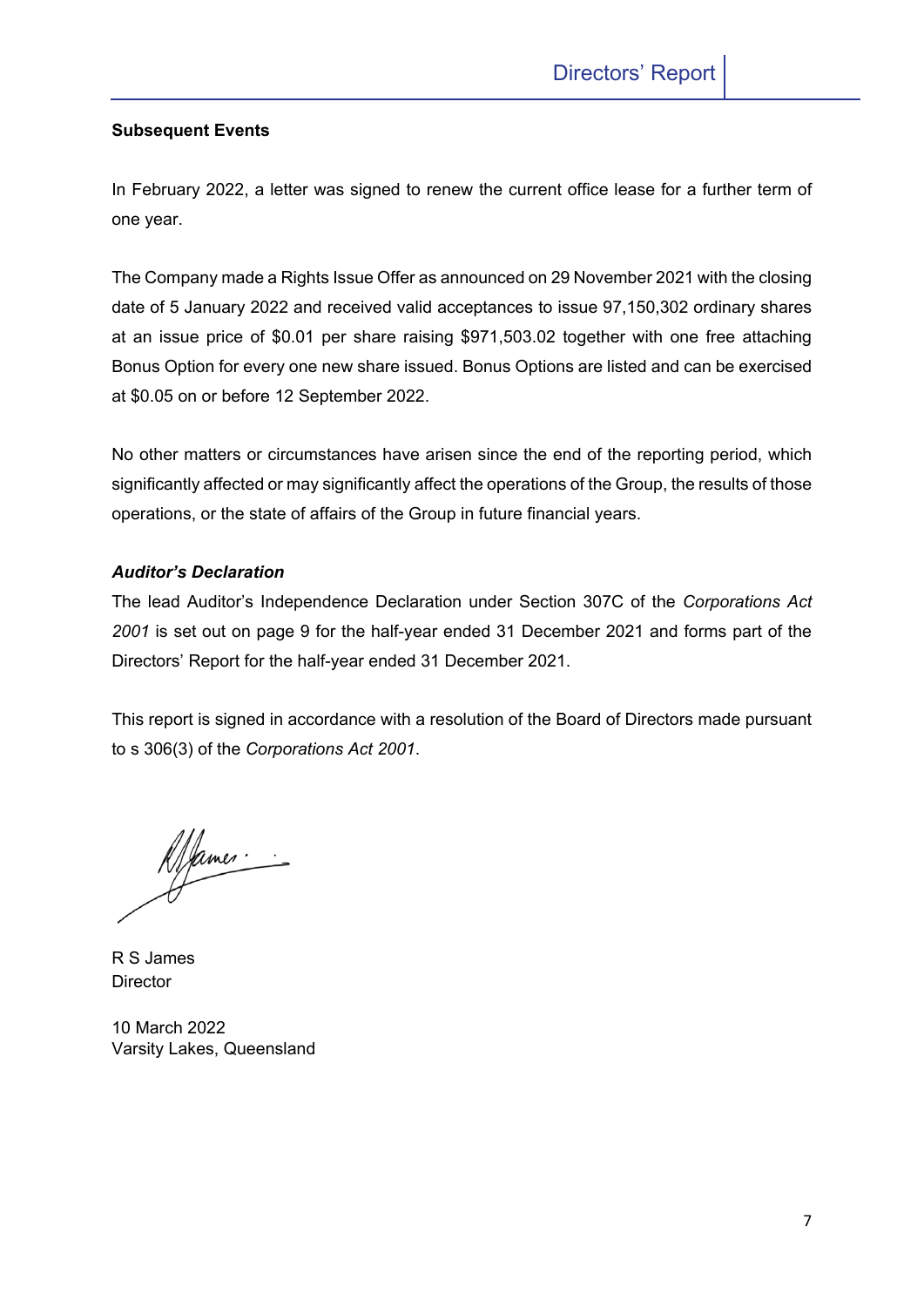

**Crowe Brisbane** ABN 79 981 227 862 Level 16 120 Edward Street Brisbane QLD 4000 Australia Main +61 (07) 3233 3555 Fax +61 (07) 3233 3567 www.crowe.com.au

## Lead Auditor's Independence Declaration

Under Section 307C of the *Corporations Act 2001* to the Directors of Icon Energy Limited

I declare that, to the best of my knowledge and belief, in relation to the review for the half-year ended 31 December 2021, there have been:

- (i) no contraventions of the auditor independence requirements as set out in the *Corporations Act 2001* in relation to the review; and
- (ii) no contraventions of any applicable code of professional conduct in relation to the review.

Crewe bushane.

**Crowe Brisbane**

**Sean McGurk** Partner

Dated: 10 March 2022 Brisbane

*Liability limited by a scheme approved under Professional Standards Legislation.*

*The title 'Partner' conveys that the person is a senior member within their respective division and is among the group of persons who hold an*  equity interest (shareholder) in its parent entity, Findex Group Limited. The only professional service offering which is conducted by a partnership *is the Crowe Australasia external audit division. All other professional services offered by Findex Group Limited are conducted by a privately owned organisation and/or its subsidiaries.* 

*Findex (Aust) Pty Ltd, trading as Crowe Australasia is a member of Crowe Global, a Swiss verein. Each member firm of Crowe Global is a separate and independent legal entity. Findex (Aust) Pty Ltd and its affiliates are not responsible or liable for any acts or omissions of Crowe Global or any other member of Crowe Global. Crowe Global does not render any professional services and does not have an ownership or partnership interest in Findex (Aust) Pty Ltd. Services are provided by Crowe Brisbane, an affiliate of Findex (Aust) Pty Ltd.*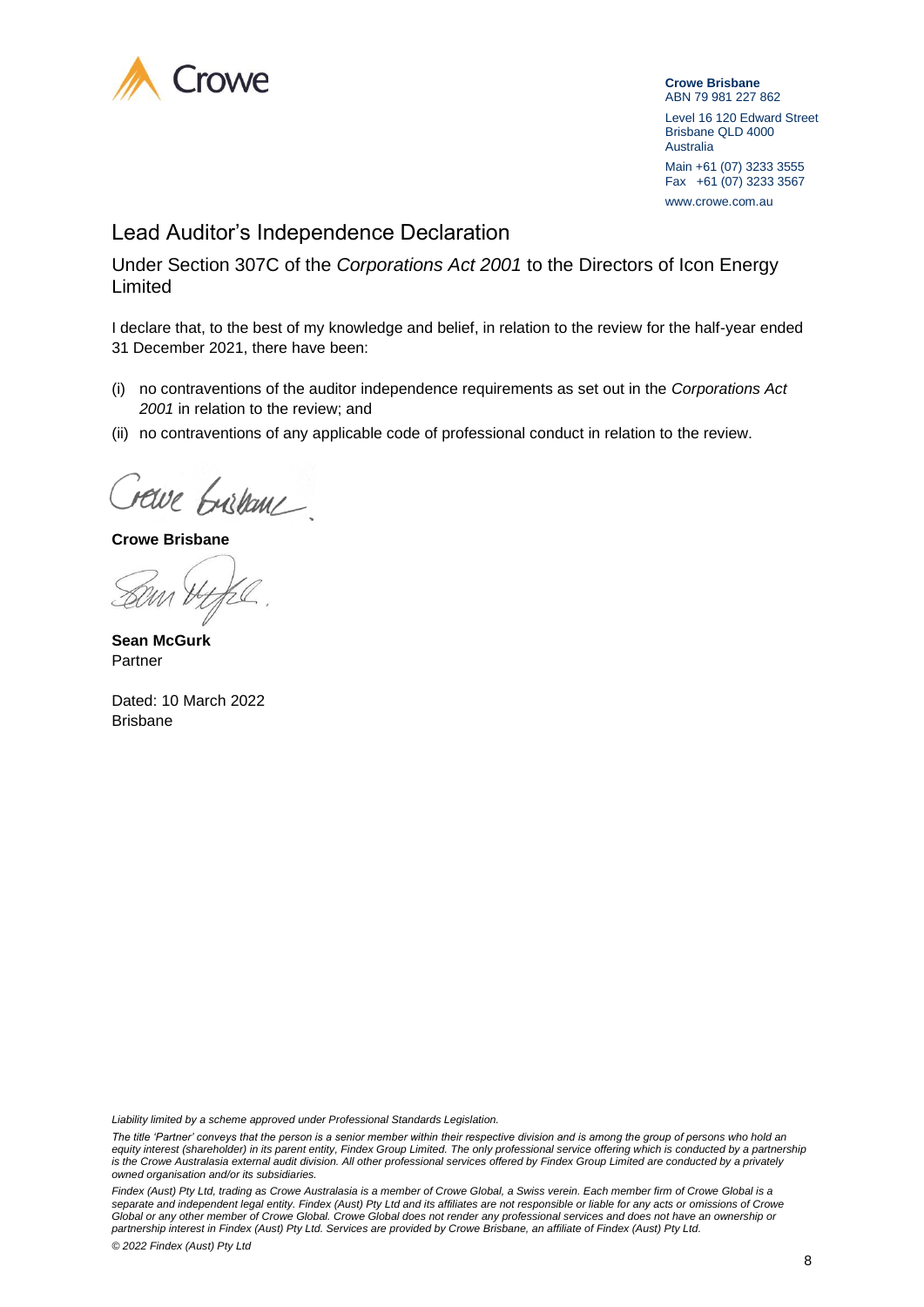## **CONDENSED CONSOLIDATED INTERIM STATEMENT OF PROFIT OR LOSS AND OTHER COMPREHENSIVE INCOME**

**for the half-year ended 31 December 2021**

|                                                    | <b>NOTES</b> | 31 December<br>2021 | 31 December<br>2020 |
|----------------------------------------------------|--------------|---------------------|---------------------|
|                                                    |              | \$                  | \$                  |
|                                                    |              |                     |                     |
| <b>Continuing operations</b>                       |              |                     |                     |
| Interest received and other income                 |              | 815                 | 72,123              |
| Administration expenses                            |              | (350, 560)          | (348, 520)          |
| Depreciation expenses                              |              | (40, 616)           | (40, 871)           |
| Employee benefits and expenses                     |              | (105, 752)          | (104, 185)          |
| Tenement expense                                   |              | (180, 707)          | (95, 971)           |
| Finance costs                                      |              | (3, 302)            | (3, 345)            |
| Exploration asset impairment                       | 5            | (57, 699)           | (3, 167, 723)       |
| Loss before income tax                             |              | (737, 821)          | (3,688,492)         |
| Income tax benefit                                 |              |                     |                     |
| Loss for the period                                |              | (737, 821)          | (3,688,492)         |
| Other comprehensive income                         |              |                     |                     |
| Total other comprehensive income for the period    |              | (737, 821)          |                     |
| Total comprehensive loss for the period            |              | (737, 821)          | (3,688,492)         |
| Loss per share                                     |              |                     |                     |
| Basic and diluted loss per share (cents per share) |              | (0.12)              | (0.62)              |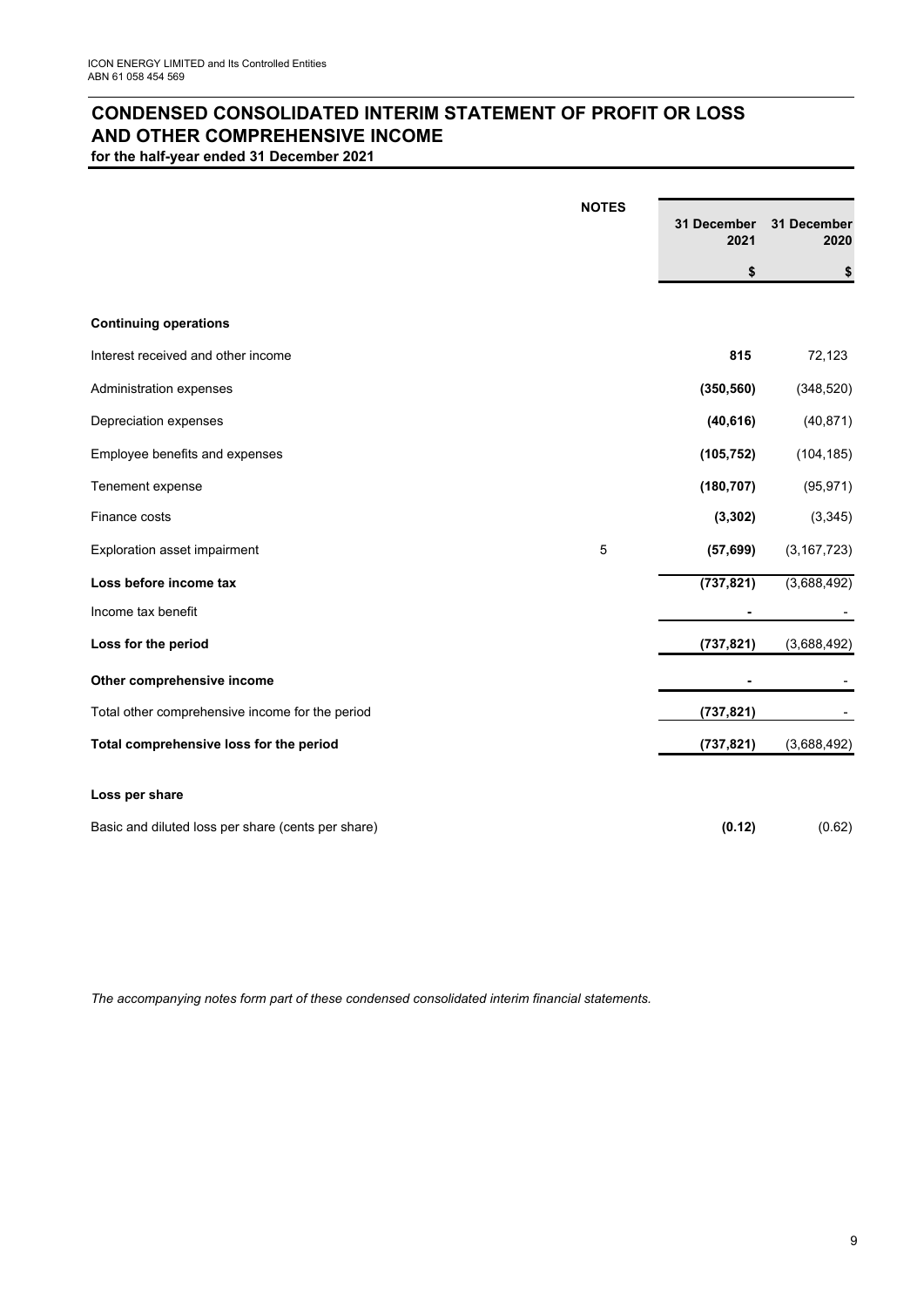## **CONDENSED CONSOLIDATED INTERIM STATEMENT OF FINANCIAL POSITION as at 31 December 2021**

|                                        |             | <b>31 December</b> |                 |
|----------------------------------------|-------------|--------------------|-----------------|
|                                        |             | 2021               | 30 June 2021    |
|                                        | <b>NOTE</b> | \$                 | \$              |
| <b>CURRENT ASSETS</b>                  |             |                    |                 |
| Cash and cash equivalents              |             | 1,465,325          | 1,581,687       |
| Trade and other receivables            |             | 8,440              | 22,806          |
| Prepayments                            |             | 18,512             | 56,784          |
| <b>TOTAL CURRENT ASSETS</b>            |             | 1,492,277          | 1,661,277       |
| <b>NON-CURRENT ASSETS</b>              |             |                    |                 |
| Property, plant, and equipment         |             | 19,008             | 20,985          |
| Exploration and evaluation expenditure | 4           | 3,910,950          | 3,910,950       |
| Performance guarantee bonds            |             | 756,220            | 756,220         |
| Right-of-use asset                     |             | 81,356             | 118,905         |
| <b>TOTAL NON-CURRENT ASSETS</b>        |             | 4,767,534          | 4,807,060       |
| <b>TOTAL ASSETS</b>                    |             | 6,259,811          | 6,468,337       |
| <b>CURRENT LIABILITIES</b>             |             |                    |                 |
| Trade and other payables               |             | 120,575            | 138,680         |
| Employee benefits                      |             | 77,259             | 76,604          |
| Lease liabilities                      |             | 79,706             | 75,973          |
| <b>TOTAL CURRENT LIABILITIES</b>       |             | 277,540            | 291,257         |
| <b>NON-CURRENT LIABILITIES</b>         |             |                    |                 |
| Lease liabilities                      |             | 6,896              | 47,497          |
| Provisions                             | 5           | 4,411,413          | 4,353,713       |
| <b>TOTAL NON-CURRENT LIABILITIES</b>   |             | 4,418,309          | 4,401,210       |
| <b>TOTAL LIABILITIES</b>               |             | 4,695,849          | 4,692,467       |
| <b>NET ASSETS</b>                      |             | 1,563,962          | 1,775,870       |
|                                        |             |                    |                 |
| <b>EQUITY</b>                          |             |                    |                 |
| Issued capital                         | 6           | 102,510,963        | 101,985,050     |
| <b>Accumulated losses</b>              |             | (100, 947, 001)    | (100, 209, 180) |
| <b>TOTAL EQUITY</b>                    |             | 1,563,962          | 1,775,870       |
|                                        |             |                    |                 |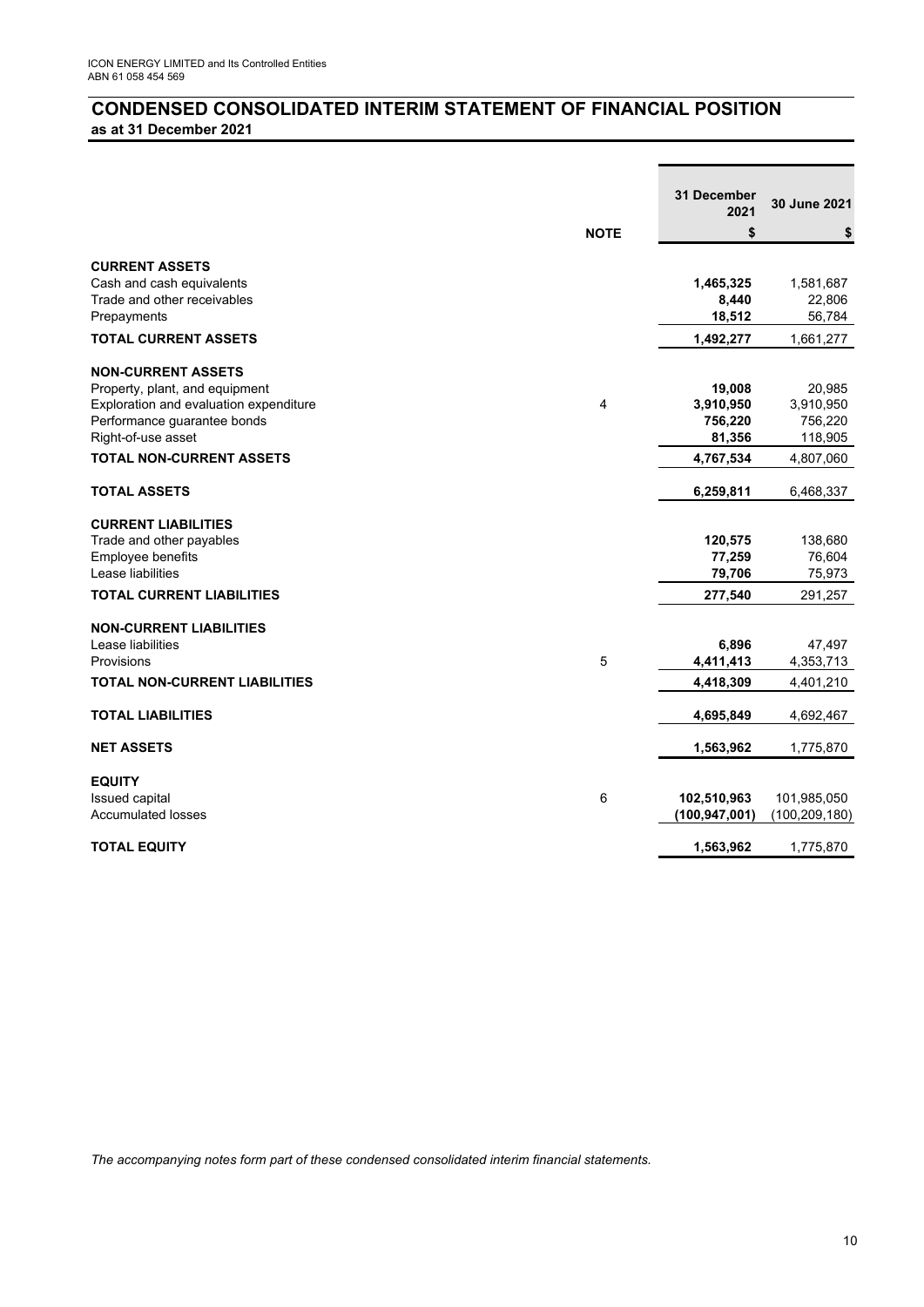## **CONDENSED CONSOLIDATED INTERIM STATEMENT OF CHANGES IN EQUITY for the half-year ended 31 December 2021**

| <b>CONSOLIDATED ENTITY</b>                                               | <b>Ordinary Share</b><br>Capital<br>(Note 6) | <b>Accumulated</b><br><b>Losses</b> | <b>Total</b>         |
|--------------------------------------------------------------------------|----------------------------------------------|-------------------------------------|----------------------|
|                                                                          | \$                                           | S                                   | \$                   |
| Balance 1 July 2020<br>Total comprehensive income:                       | 101,985,050                                  | (93, 289, 878)                      | 8,695,172            |
| Loss for the period<br>Other comprehensive loss                          |                                              | (3,688,492)                         | (3,688,492)          |
| Total comprehensive loss for the period                                  |                                              | (3,688,492)                         | (3,688,492)          |
| Balance at 31 December 2020                                              | 101,985,050                                  | (96, 978, 370)                      | 5,006,680            |
| Balance 1 July 2021<br>Total comprehensive income:                       | 101,985,050                                  | (100, 209, 180)                     | 1,775,870            |
| Loss for the period<br>Other Comprehensive loss                          |                                              | (737, 821)                          | (737, 821)           |
| Total comprehensive loss for the period                                  |                                              | (737, 821)                          | (737, 821)           |
| Transactions with owners in their capacity as owners:                    |                                              |                                     |                      |
| Shares issued<br>6<br>Share issue costs                                  | 600,000<br>(74, 087)                         |                                     | 600,000<br>(74, 087) |
| <b>Total transactions with owners</b>                                    | 525,913                                      |                                     | 525,913              |
| Balance at 31 December 2021 - attributable to owners of<br>parent entity | 102,510,963                                  | (100, 947, 001)                     | 1,563,962            |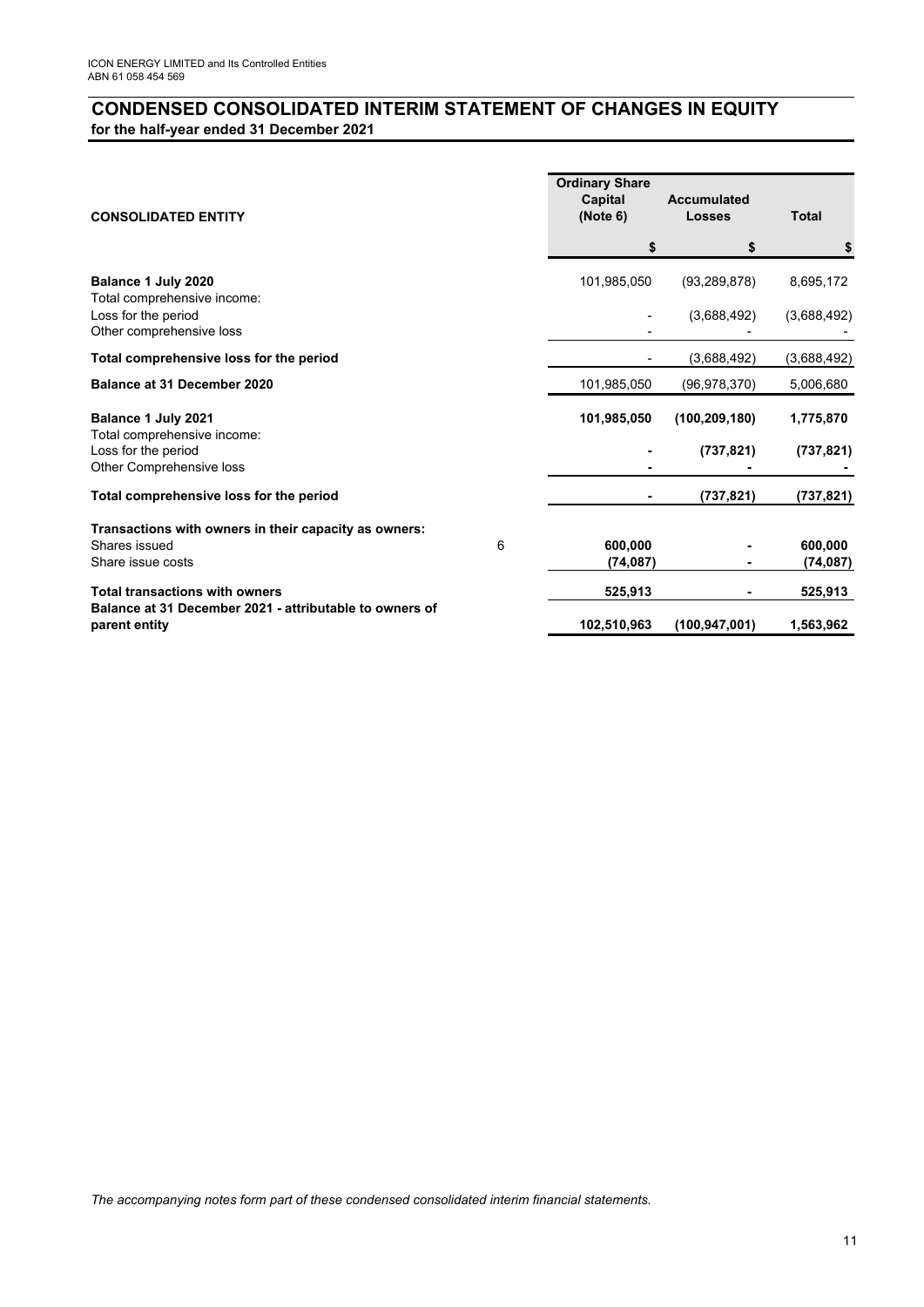## **CONDENSED CONSOLIDATED INTERIM STATEMENT OF CASH FLOWS for the half-year ended 31 December 2021**

|                                                                                                                                       |             | Half-year ended                   |                                           |
|---------------------------------------------------------------------------------------------------------------------------------------|-------------|-----------------------------------|-------------------------------------------|
|                                                                                                                                       |             | 31 December<br>2021               | 31 December<br>2020                       |
|                                                                                                                                       | <b>NOTE</b> | \$                                | \$                                        |
|                                                                                                                                       |             | <b>Inflows</b><br>(Outflows)      | <b>Inflows</b><br>(Outflows)              |
| <b>CASH FLOWS FROM OPERATING ACTIVITIES</b>                                                                                           |             |                                   |                                           |
| Cash receipts from customers<br>Cash payments to suppliers and employees<br>Interest received<br>Government grant received - COVID-19 |             | (497, 127)<br>815                 | 10,000<br>(1,376,566)<br>12,123<br>50,000 |
| Interest expense                                                                                                                      |             | (3,967)                           | (3,345)                                   |
| Net cash used in operating activities                                                                                                 |             | (500, 279)                        | (1, 307, 788)                             |
| <b>CASH FLOWS FROM INVESTMENT ACTIVITIES</b>                                                                                          |             |                                   |                                           |
| Payments for property, plant & equipment<br>Payments for evaluation and exploration expenditure                                       |             | (1,090)<br>(154, 579)             | (2,600)<br>(111,021)                      |
| Net cash used in investment activities                                                                                                |             | (155, 669)                        | (113, 621)                                |
| <b>CASH FLOWS FROM FINANCING ACTIVITIES</b>                                                                                           |             |                                   |                                           |
| Payments of lease liability<br>Proceeds from issue of share capital<br>Capital raising costs                                          |             | (42, 898)<br>600,000<br>(17, 516) | (29, 155)                                 |
| Net cash used in financing activities                                                                                                 |             | 539,586                           | (29, 155)                                 |
| Net decrease in cash and cash equivalents held                                                                                        |             | (116, 362)                        | (1,450,564)                               |
| Cash and cash equivalents at beginning of the financial period                                                                        |             | 1,581,687                         | 5,541,122                                 |
| Cash and cash equivalents at the end of the financial period                                                                          |             | 1,465,325                         | 4,090,558                                 |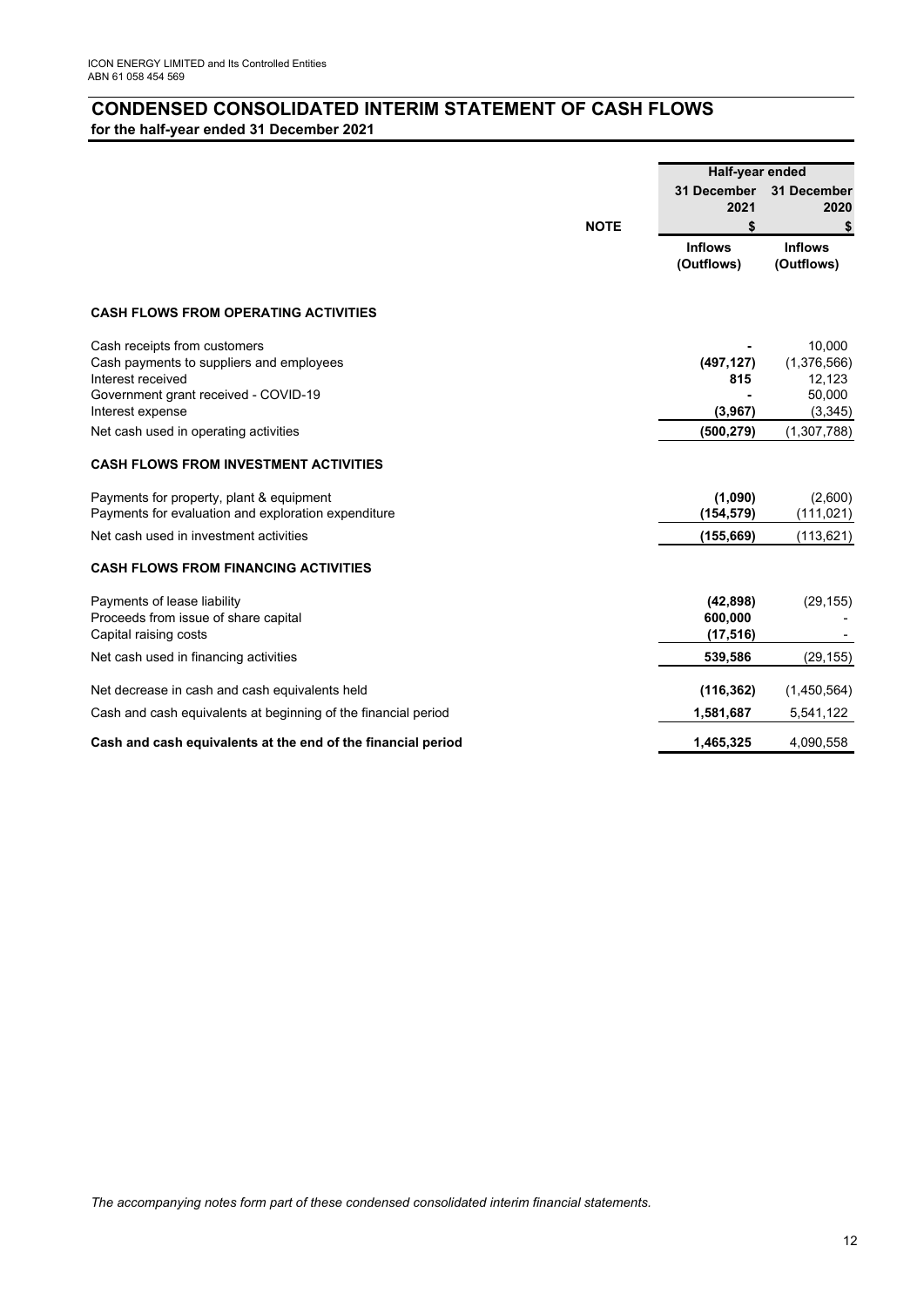for the half-year ended 31 December 2021

#### **NOTE 1 - STATEMENT OF ACCOUNTING POLICIES**

Icon Energy Ltd (the 'Company') is a company domiciled in Australia. The condensed consolidated interim financial statements of the Company as at and for the half-year ended 31 December 2021 comprise the Company and its controlled entities (together referred to as 'the Group').

The Group is a for-profit entity and is primarily involved in the acquisition, exploration and development of oil and gas assets in Australia.

The consolidated annual financial report of the Group as at and for the year ended 30 June 2021 is available upon request from the Company's business office at 1301/1 Lake Orr, Varsity Lakes, Gold Coast, QLD, 4227 or at www.iconenergy.com.

The half-year condensed consolidated interim financial statements are general purpose financial statements prepared in accordance with the requirements of the *Corporations Act 2001 and* Australian Accounting Standard AASB 134: *Interim Financial Reporting* .

The condensed consolidated interim financial statements do not include full disclosures of the type normally included in annual financial statements.

It is recommended that these financial statements be read in conjunction with the annual financial report for the year ended 30 June 2021 and any public announcements made by Icon Energy Limited during the half-year in accordance with continuous disclosure requirements arising under the *Corporations Act 2001* and the ASX Listing Rules.

The principal accounting policies adopted are consistent with those of the previous financial year and corresponding interim reporting period, unless otherwise stated.

#### *Going Concern*

The 31 December 2021 financial report has been prepared on a going concern basis which contemplates continuity of normal business activities and the realisation of assets and settlement of liabilities in the ordinary course of business and at the amounts stated in the financial report.

The Group recorded a loss for the financial period ended 31 December 2021 of \$737,821 and net operating cash outflows of \$500,279.

At 31 December 2021, the Group's current assets exceed its current liabilities by \$1,214,737. Included in non-current liabilities are restoration provisions of \$4,411,413 whilst the corresponding exploration and evaluation assets, totalling \$3,910,950 are recorded as non-current assets. The Group has a surplus in net assets of \$1,563,962 at 31 December 2021 (30 June 2021: \$1,775,870).

During the financial period ended 31 December 2021 and/or subsequent to year end, the Group has implemented the following working capital management steps:

- On 29 September 2021, the Company made a placement to sophisticated investors of 60,000,000 ordinary shares at an issue price of \$0.01 per share raising \$600,000.
- The Company made a Rights Issue Offer as announced on 29 November 2021 with the closing date of 5 January 2022 and received valid acceptances to issue 97,150,302 ordinary shares at an issue price of \$0.01 per share raising \$971,503.

As at the date of this report, the Group has not secured a joint venturer for any of its tenements.

The Directors have prepared a cash flow forecast for the period to from 1 January 2022 to 31 March 2023 based on the following expenditure:

- \$595,000 care and maintenance costs in respect to ATP 855:
- \$606,000 Directors Fees and Employees Salaries; and
- \$630,000 corporate administration costs.

The cashflow forecast for the period is based on the following key assumptions:

- The Group being successful in its renewal application in respect to ATP 855 to be submitted no earlier than 5 August 2022.
- The Group not being required to perform any work in respect to ATP 855 beyond care and maintenance.
- The Group not being required to perform any significant rehabilitation work in respect to its recent surrender of ATP 594 and PEP 170.

In adopting the cashflow forecast, the Directors are confident of :

- complying with all the necessary requirements under the Petroleum and Gas (Production and Safety) Act 2004 for the successful renewal of ATP 855, with no significant additional expenditure being required above that currently budgeted in the cashflow forecast period; and
- no significant expenditure being required for the above matters in respect to the surrender of ATP 594 and PEP 170.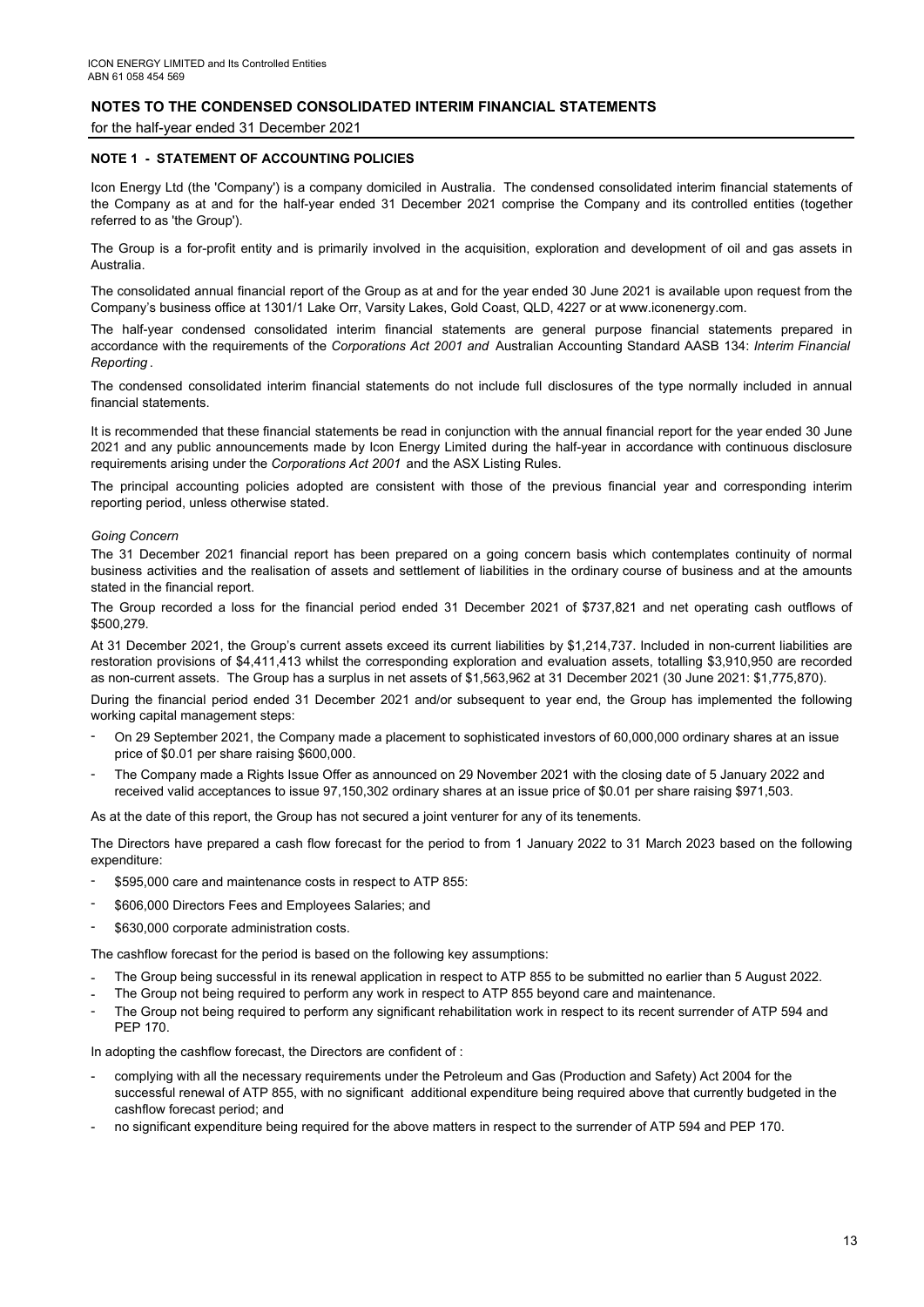for the half-year ended 31 December 2021

#### **NOTE 1 - STATEMENT OF ACCOUNTING POLICIES (Continued)**

#### *Going Concern (Continued)*

In the event that the Company is required to fund any of the unbudgeted matters described above within the cashflow forecast period it will be required to raise the necessary funds. In the event the Company is unable to obtain the necessary funds there is material uncertainty that may cast significant doubt as to whether it will continue as a going concern and therefore whether it will realise its assets and extinguish its liabilities in the normal course of business and at the amounts stated in the financial statements.

#### *New, revised or amending Accounting Standards and Interpretations adopted*

A number of new or amended standards became applicable for the current reporting period. The Group did not have to change its accounting policies or make retrospective adjustments as a result of adopting these standards.

Any new, revised or amending Accounting Standards or Interpretations that are not yet mandatory have not been early adopted and are not expected to have a significant impact on the financial statements once effective.

#### *Basis of preparation*

The half-year financial statements have been prepared on an accruals basis and are based on historical costs, except for certain assets at fair value. All amounts are presented in Australian dollars, unless otherwise noted.

#### **NOTE 2 - ESTIMATES**

The preparation of the condensed consolidated interim financial statements requires management to make judgements, estimates and assumptions that affect the application of accounting policies and the reported amounts of assets, liabilities, income and expense. Actual results may differ from these estimates.

In preparing these condensed consolidated interim financial statements, the significant judgements made by management in applying the accounting policies of the Group and the key sources of estimation uncertainty were the same as those that applied in the consolidated annual financial report for the year ended 30 June 2021.

| <b>NOTE 3 - RELATED PARTY TRANSACTIONS</b>                                                                                            | <b>CONSOLIDATED ENTITY</b> |              |
|---------------------------------------------------------------------------------------------------------------------------------------|----------------------------|--------------|
|                                                                                                                                       | 31 December                | 31 December  |
|                                                                                                                                       | 2021                       | 2020         |
| <b>Transactions with Directors and Director Related Entities</b>                                                                      |                            |              |
| Legal fees paid in the ordinary course of business to CKB Associates Lawyers, a firm which Mr. S<br>Barry has a controlling interest. | 14,310                     |              |
| There were no amounts outstanding as at 31 December 2021 (31 December 2020: Nil)                                                      |                            |              |
| <b>NOTE 4 - EXPLORATION AND EVALUATION EXPENDITURE</b>                                                                                | <b>CONSOLIDATED ENTITY</b> |              |
|                                                                                                                                       | 31 December<br>2021        | 30 June 2021 |
|                                                                                                                                       |                            |              |
| Exploration and Evaluation Expenditure - at fair value<br>Additions                                                                   | 3,910,950                  | 5,573,517    |
| Increase/(decrease) in the restoration asset                                                                                          | 57,699                     | 4,144,990    |
| Less: Impairment                                                                                                                      | (57,699)                   | (5,807,557)  |
|                                                                                                                                       | 3,910,950                  | 3,910,950    |

Exploration and evaluation expenditure incurred is carried forward for each area of interest. This expenditure is only carried forward if it is expected to be recovered through the successful development of the area or where the activities in the area of interest have not reached a stage which permits a reasonable assessment of economically recoverable reserves and operations in the area of interest are continuing. In assessing the recoverability of exploration and evaluation expenditure in the financial report, the directors have considered the impacts of relationships with joint venture operators, future funding arrangements and planned future expenditure in relation to mining leases held.

Icon lodged its submission to the Department of Jobs, Precincts and Regions with revised new tenement terms for conventional drilling in PEP 170 and received an advice that its proposed work program for PEP 170 was not considered satisfactory to be approved. Therefore the permit is now in the process of being relinquished.

ATP 594 expired on 16 April 2021, is now in the process of being relinquished.

Despite the extension of the term of PRLs 35, 37, 38, 41, 43, 44, 45, 48 and 49 until 2024, the joint operation has no budgeted exploration works plan in place to perform exploration activity on these tenements in the future. As a result, this exploration asset was fully impaired in the period ended 30 June 2021 in order to comply with the mandatory requirements of *AASB 6 Exploration for and Evaluation of Mineral Resources* .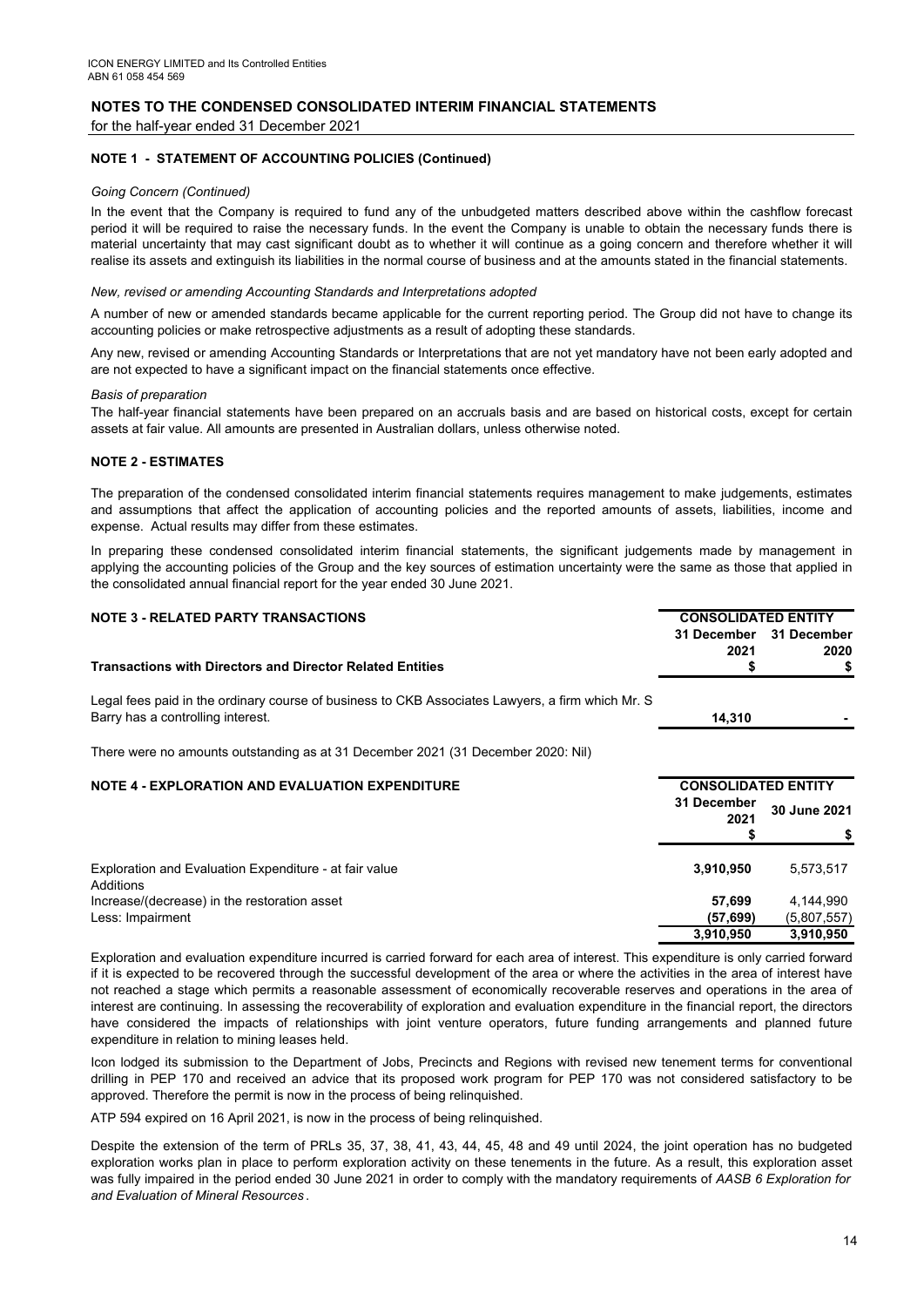for the half-year ended 31 December 2021

#### **NOTE 4 - EXPLORATION AND EVALUATION EXPENDITURE (continued)**

The impairment of the carrying value of past exploration expenditure does not affect the potential prospectivity of the tenements themselves and does not affect any existing resource certification. The Group continues to seek funding and/or joint venturers to continue work on the ATP 855 tenement.

#### **NOTE 5 - PROVISIONS**

#### *Restoration provision*

Restoration provision represents the present value of estimated costs for future restoration of land explored by the Group at the end of the exploration activity.

The restoration provision recognised for each tenement is periodically reviewed and updated based on the facts and circumstances available at the time.

Management bases its judgements, estimates and assumptions on historical and on other various factors including expectations of future events management believes to be reasonable under the circumstances.

#### *Movements in carrying amounts*

Movements in the carrying amounts for each class of provision between the beginning and the end of the current financial year:

| <b>Consolidated Entity</b>            |                     | <b>CONSOLIDATED ENTITY</b> |  |
|---------------------------------------|---------------------|----------------------------|--|
| <b>Current</b>                        | 31 December<br>2021 | 30 June 2021               |  |
| Balance at beginning of the year      | ۰                   | 3,490,836                  |  |
| Decrease in the restoration provision | ۰                   | (208, 723)                 |  |
| Restoration expenditure               | $\blacksquare$      | (3, 282, 113)              |  |
| Balance at end of the period          | $\blacksquare$      |                            |  |
| <b>Non-Current</b>                    |                     |                            |  |

| 4.353.713      | $\overline{a}$ |
|----------------|----------------|
| $\blacksquare$ | 208.723        |
| 57.699         | 4.144.990      |
| 4.411.413      | 4.353.713      |
|                |                |

The non-current provision at 31 December 2021 is based on the quote provided by an independent assessor in March 2021 which is based on the actual costs incurred in rehabilitating Redland. This is seen as the best estimate of future expected costs to finalise rehabilitation. The liability for restoration is discounted to present value and expensed through profit or loss. The periodic unwinding of the discount is recognised in profit or loss as part of finance costs.

The rehabilitation program in relation to the remaining wells in ATP855 has been deferred.

#### **NOTE 6 - ISSUED CAPITAL**

On 29 September 2021, the Company issued 60,000,000 fully paid ordinary shares in the Company to sophisticated investors under a placement to raise \$600,000.

#### **NOTE 7 - CAPITAL COMMITMENTS**

#### **Work Programme Commitments**

The total commitments for work programmes for ATP 855 is as follows:

| Exploration expenditure commitments                 |           |           |
|-----------------------------------------------------|-----------|-----------|
| • not later than 1 year                             | 4.000.000 | 4.000.000 |
| • later than one year but not later than five years |           |           |
|                                                     |           |           |

 **4,000,000** 4,000,000

Renewal application in respect to ATP 855 to be submitted no earlier than 5 August 2022.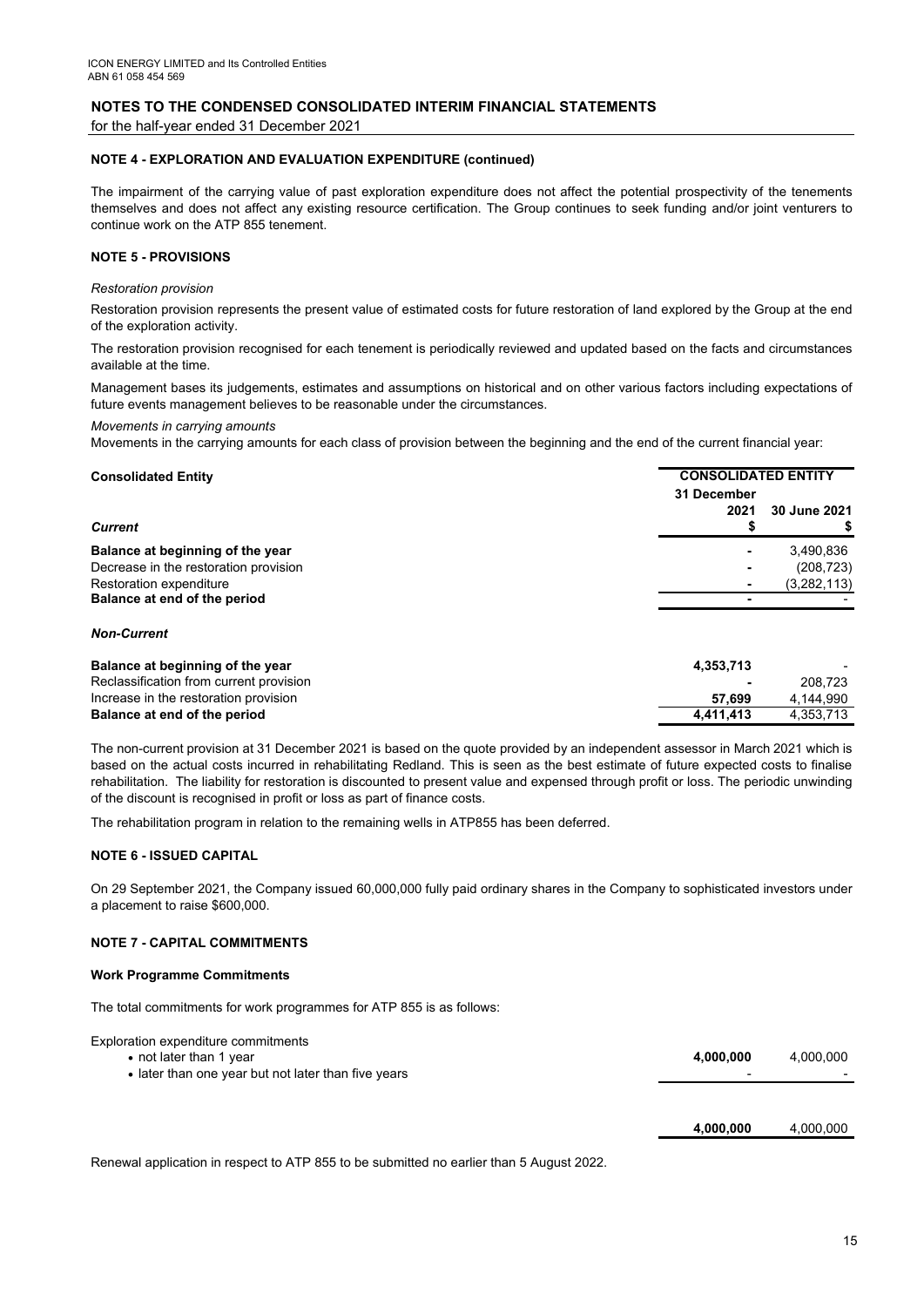for the half-year ended 31 December 2021

#### **NOTE 8 - CONTINGENT LIABILITIES**

There were no contingent liabilities as at 31 December 2021 (30 June 2021: nil)

#### **NOTE 9 - OPERATING SEGMENTS**

The Group operates in a single business segment, being the oil and gas exploration sector, predominantly within Queensland. This activity is conducted in the Cooper/Eromanga and Surat Basins in Australia, a single geographical segment. This is consistent with reporting to Icon's Board of Directors that reviews internal management reports on at least a monthly basis.

|                                                                        | <b>Consolidated Entity</b> |                           |
|------------------------------------------------------------------------|----------------------------|---------------------------|
|                                                                        | 31 December<br>2021        | 31 December<br>2020<br>\$ |
| <b>Revenue</b>                                                         |                            |                           |
| Total segment revenue                                                  |                            |                           |
| Segment loss before income                                             | (737, 821)                 | (3,688,492)               |
| Interest income                                                        | 815                        | 12,123                    |
| Finance cost                                                           | (3, 302)                   | (3,345)                   |
| Government grant income (COVID-19 cash flow boost)                     |                            | 50,000                    |
| Other Income                                                           |                            | 10,000                    |
| Depreciation and amortisation of segment                               | (40, 616)                  | (40, 871)                 |
| <b>Segment Assets</b>                                                  | 6,259,811                  | 11,601,921                |
| <b>Segment Liabilities</b>                                             | 4,695,849                  | 6,595,241                 |
| Other segment information<br>Acquisition of non-current segment assets | 1,090                      | 2,600                     |

#### **NOTE 10 - EVENTS AFTER BALANCE SHEET DATE**

In February 2022, a letter was signed to renew the current office lease for a further term of one year.

The Company made a Rights Issue Offer as announced on 29 November 2021 with the closing date of 5 January 2022 and received valid acceptances to issue 97,150,302 ordinary shares at an issue price of \$0.01 per share raising \$971,503.02 together with one free attaching Bonus Option for every one new share issued. Bonus Options are listed and can be exercised at \$0.05 on or before 12 September 2022.

There were no other significant events after the balance sheet date.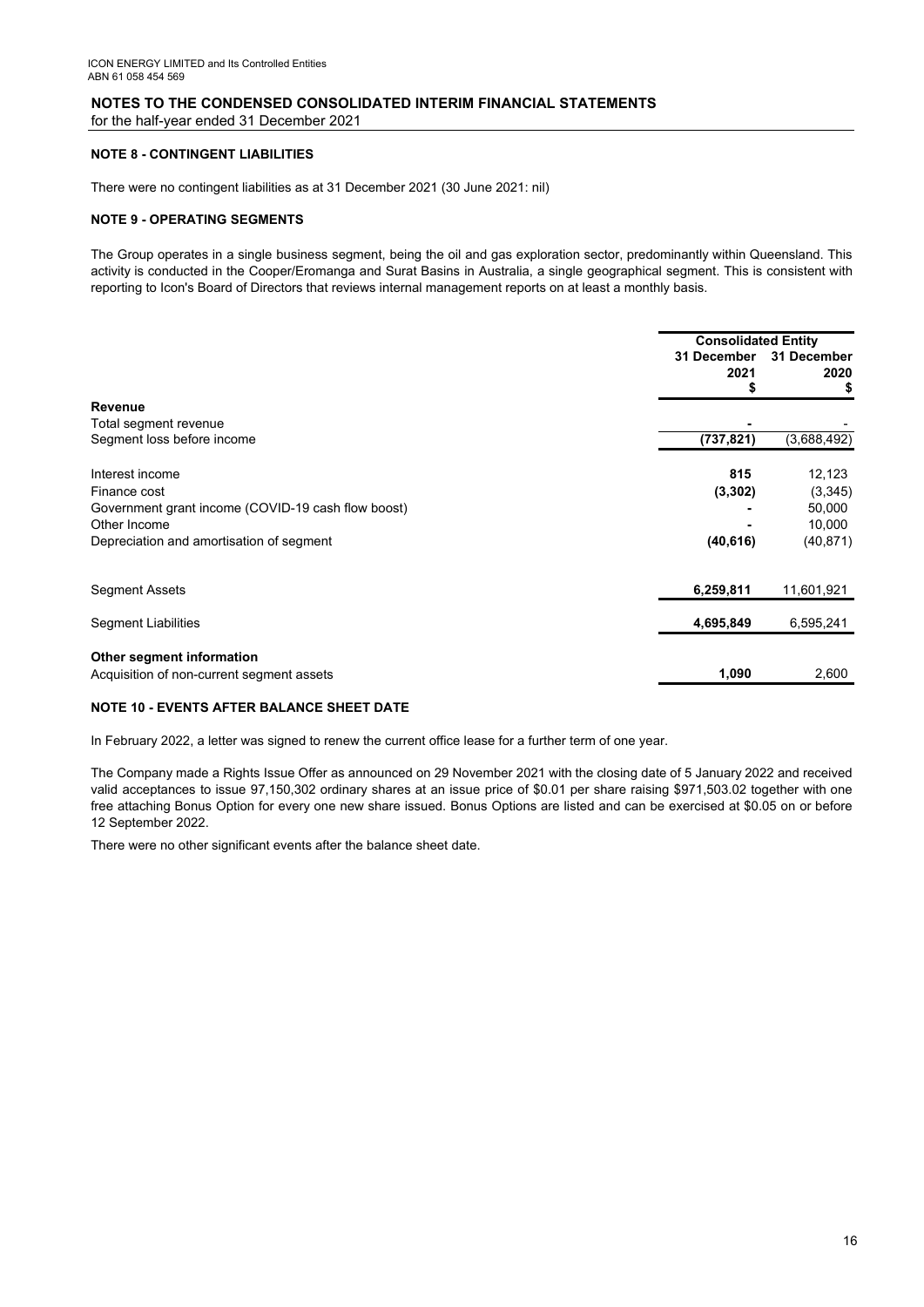

### **DIRECTORS' DECLARATION**

The Directors of the Company declare that:

- 1) The financial statements and notes set out on pages 9 to 16 are in accordance with the *Corporations Act 2001*, including:
	- a) complying with Accounting Standard *AASB 134 Interim Financial Reporting*; and
	- b) giving a true and fair view of the Group's financial position as at 31 December 2021 and of its performance for the half-year ended on that date.
- 2) In the Directors' opinion there are reasonable grounds to believe that the Company will be able to pay its debts as and when they become due and payable.

This declaration is made in accordance with a resolution of the Board of Directors.

James

Raymond S James **Director** 

Signed at Varsity lakes, 10 March 2022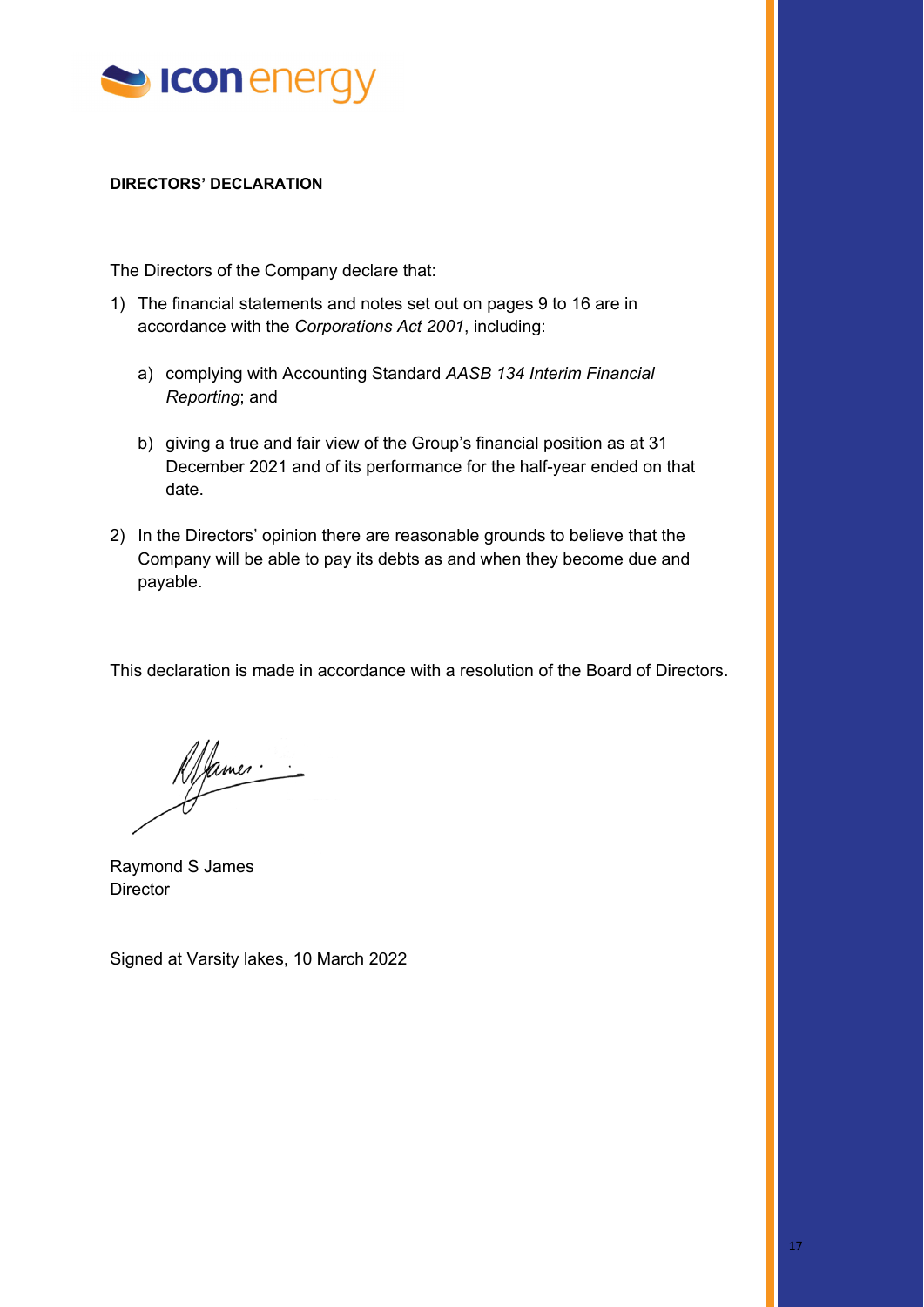

**Crowe Brisbane** ABN 79 981 227 862 Level 16 120 Edward Street Brisbane QLD 4000 Australia Main +61 (07) 3233 3555 Fax +61 (07) 3233 3567 www.crowe.com.au

## Independent Auditor's Review Report

To the Members of Icon Energy Limited

## **Conclusion**

We have reviewed the half-year financial report of Icon Energy Limited (the Company) and the entities it controlled during the half-year (together the Group), which comprises the condensed consolidated statement of financial position as at 31 December 2021 the condensed consolidated statement of profit or loss and other comprehensive income, condensed consolidated statement of changes in equity and condensed consolidated statement of cash flows for the half-year ended on that date, a summary of significant accounting policies and other explanatory information, and the directors' declaration.

Based on our review, which is not an audit, nothing has come to our attention that causes us to believe that the accompanying half-year financial report of Icon Energy Limited does not comply with the *Corporations Act 2001* including:

- (a) giving a true and fair view of the Group's financial position as at 31 December 2021 and of its performance for the half-year ended on that date; and
- (b) complying with Accounting Standard AASB 134 *Interim Financial Reporting* and the *Corporations Regulations 2001*.

## **Basis of Conclusion**

We conducted our review in accordance with ASRE 2410 *Review of Financial Report Performed by the Independent Auditor of the Entity*. Our responsibilities are further described in the Auditor's Responsibilities for the Review of the Financial Report section of our report.

We are independent of the Group in accordance with the auditor independence requirements of the *Corporations Act 2001* and the ethical requirements of the Accounting Professional and Ethical Standards Board's APES 110 *Code of Ethics for Professional Accountants (including Independence Standards)* (the Code) that are relevant to our audit of the annual financial report in Australia. We have also fulfilled our other ethical responsibilities in accordance with the Code.

We confirm that the independence declaration required by the *Corporations Act 2001* which has been given to the directors of the Company, would be in the same terms if given to the directors as at the time of this auditor's review report.

### **Material uncertainty regarding continuation as a going concern**

We draw attention to Note 1 , "Going Concern", in the interim financial report. The conditions disclosed in Note 1 indicate that a material uncertainty exists that may cast significant doubt about the Group's ability to continue as a going concern and, therefore, whether it will realise its assets and discharge its liabilities in the normal course of business and at the amounts stated in the interim financial report. Our conclusion is not modified in respect to this matter.

*Liability limited by a scheme approved under Professional Standards Legislation.*

*The title 'Partner' conveys that the person is a senior member within their respective division and is among the group of persons who hold an equity interest (shareholder) in its parent entity, Findex Group Limited.The only professional service offering which is conducted by a partnership is the Crowe Australasia external audit division. All other professional services offered by Findex Group Limited are conducted by a privately owned organisation and/or its subsidiaries.* 

*Findex (Aust) Pty Ltd, trading as Crowe Australasia is a member of Crowe Global, a Swiss verein. Each member firm of Crowe Global is a separate and independent legal entity. Findex (Aust) Pty Ltd and its affiliates are not responsible or liable for any acts or omissions of Crowe Global or any other member of Crowe Global. Crowe Global does not render any professional services and does not have an ownership or partnership interest in Findex (Aust) Pty Ltd. Services are provided by Crowe Brisbane, an affiliate of Findex (Aust) Pty Ltd.*